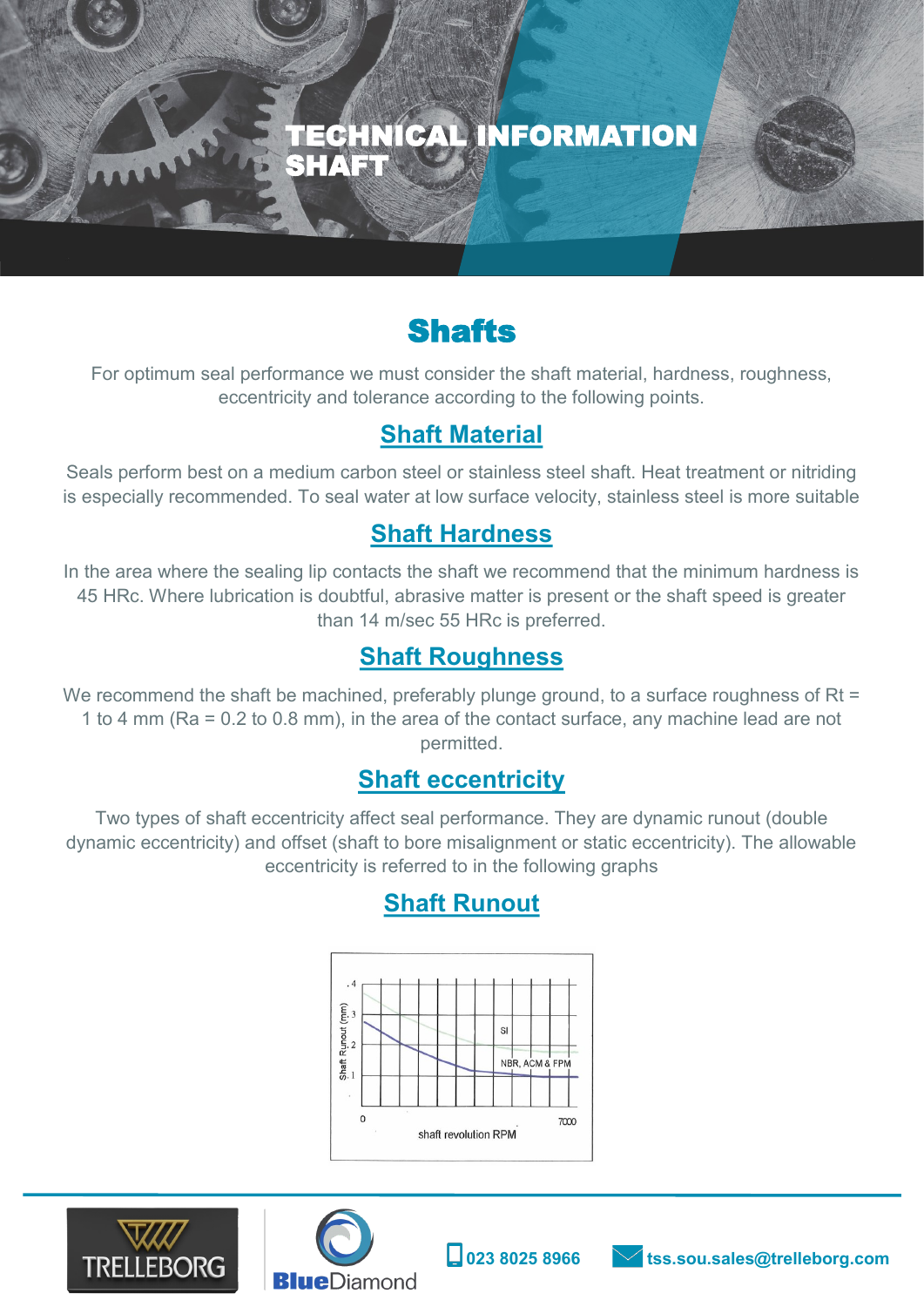

# **Shaft Offset**



**Shaft Speed**

For non-pressurised conditions the shaft speed corresponding to lip material is referred to below.